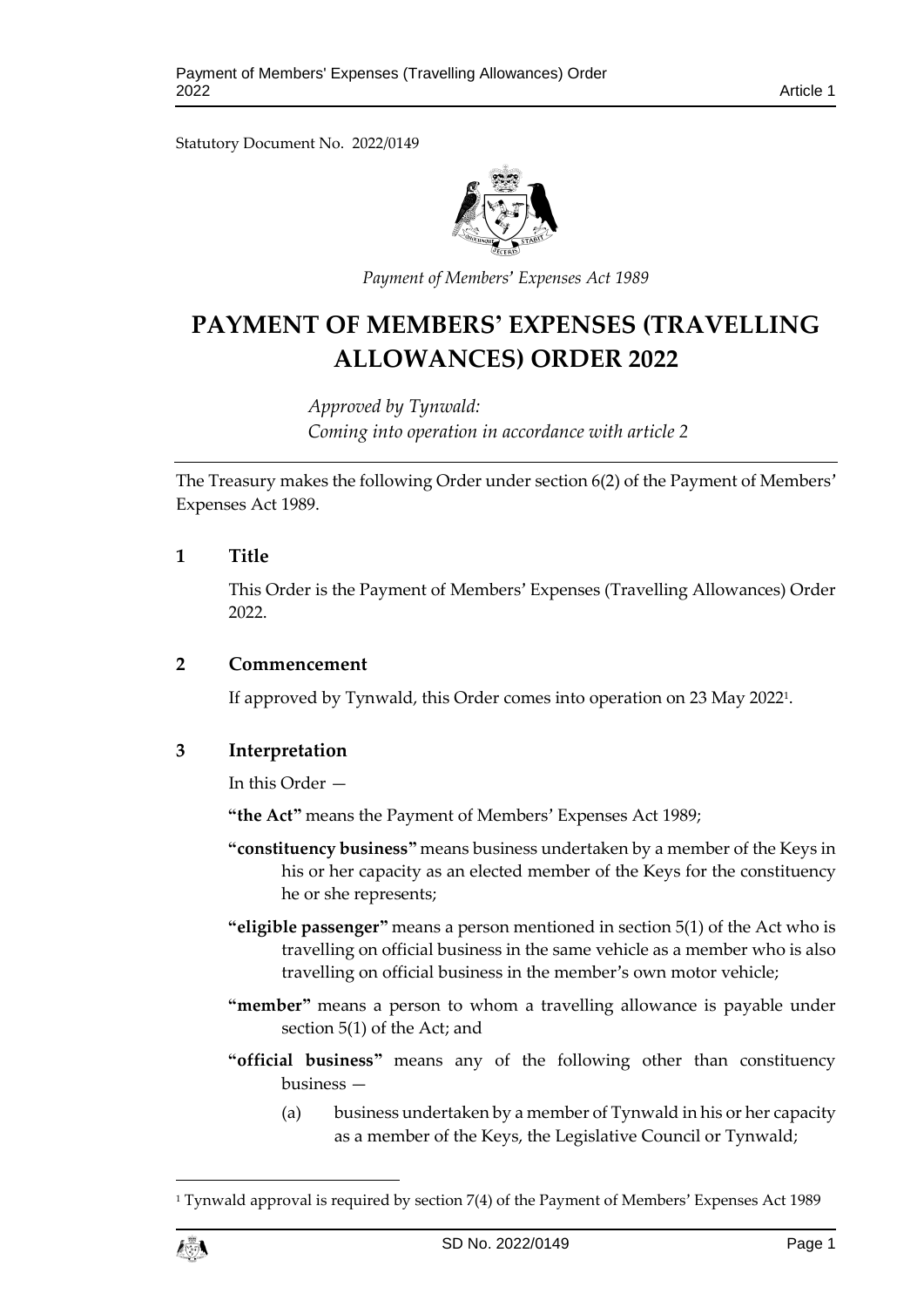- (b) business undertaken by a person in his or her capacity as  $-$ 
	- (i) the holder of an office mentioned in section 1(2) of the Act; or
	- (ii) a member of a Statutory Board, commission, committee or body specified in section 5(1)(b) to (d) of the Act.

# **4 Scales and conditions of payment of traveling allowances**

- (1) Except as provided for in paragraphs (2) and (3), travelling allowances payable by virtue of section 5(1) of the Act are payable in respect of travel on official business as follows —
	- (a) in respect of a journey by means of the member's own motor vehicle, at the rates set out in the Schedule;
	- (b) in respect of a journey by public transport, at a rate equal to the actual cost of such transport;
	- (c) in respect of a journey that includes a return journey from the Island by air, the member is entitled, in respect of travel to and from Ronaldsway Airport by means of the member's own motor vehicle, to the allowance under sub-paragraph (a) and reimbursement of any parking charge incurred for parking at the airport.
- (2) Travelling allowances payable in respect of constituency business are prescribed at a nil rate.
- (3) Members of Tynwald undertaking the journeys listed in column 1 of the following table are entitled to claim for the mileage only as set out in column 2:

| Journey                                | Eligible mileage                        |  |
|----------------------------------------|-----------------------------------------|--|
| Between the member's home and          | None                                    |  |
| Legislative Buildings (or, on Tynwald  |                                         |  |
| Day, Tynwald Hill)                     |                                         |  |
| The member's home to his or her first  | The distance travelled in excess of the |  |
| appointment of the day on official     | distance from the member's home to      |  |
| business                               | Legislative Buildings                   |  |
| The member's last appointment of the   | The distance travelled in excess of the |  |
| day on official business to his or her | distance from Legislative Buildings to  |  |
| home                                   | the member's home                       |  |

## **5 Revocation**

The Payment of Members' Expenses (Travelling Allowances) Order 2014<sup>2</sup> is revoked.

-



<sup>2</sup> SD 2014/0356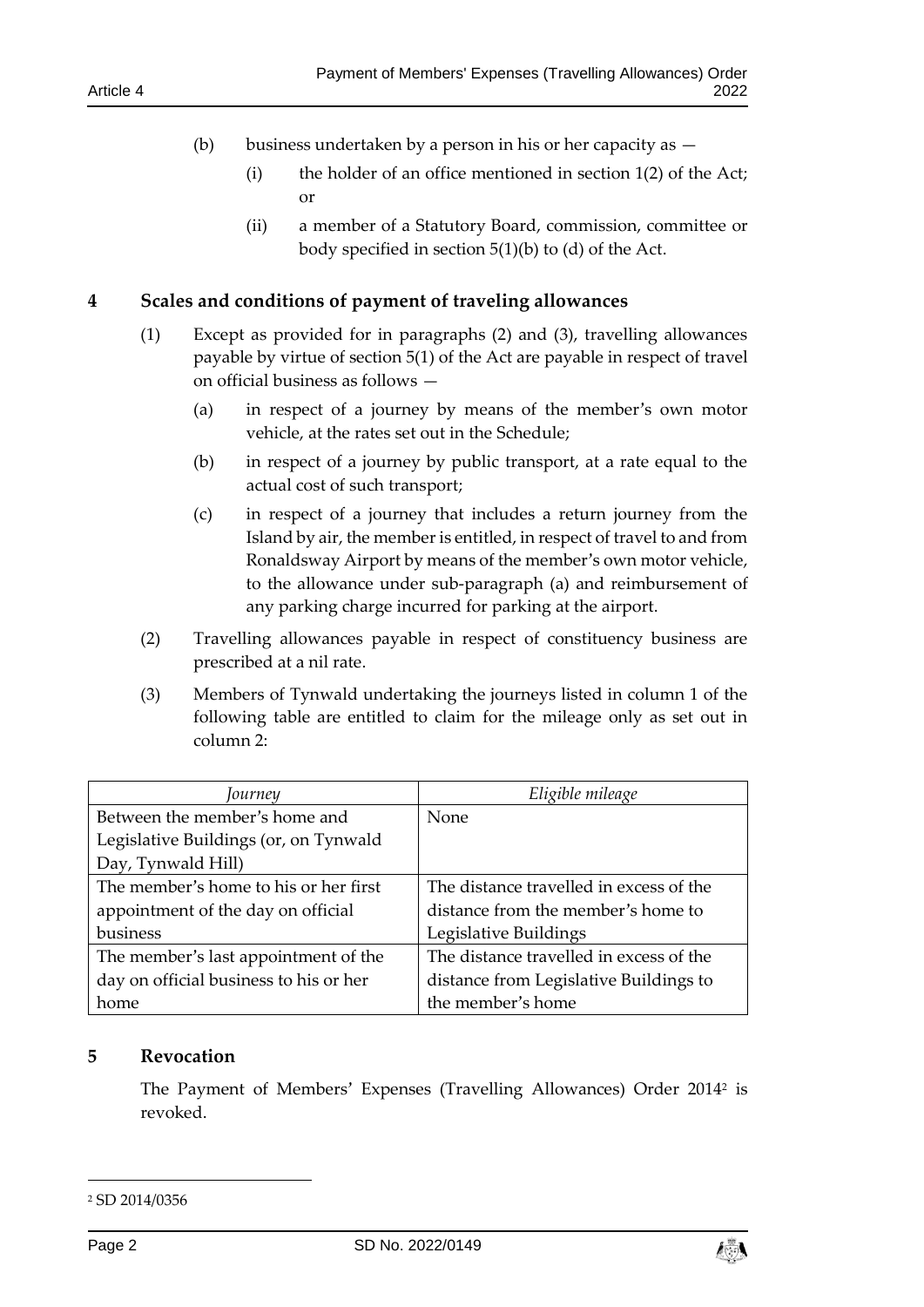#### **MADE 7 TH APRIL 2022**

**D J ASHFORD MBE**

*Minister for the Treasury*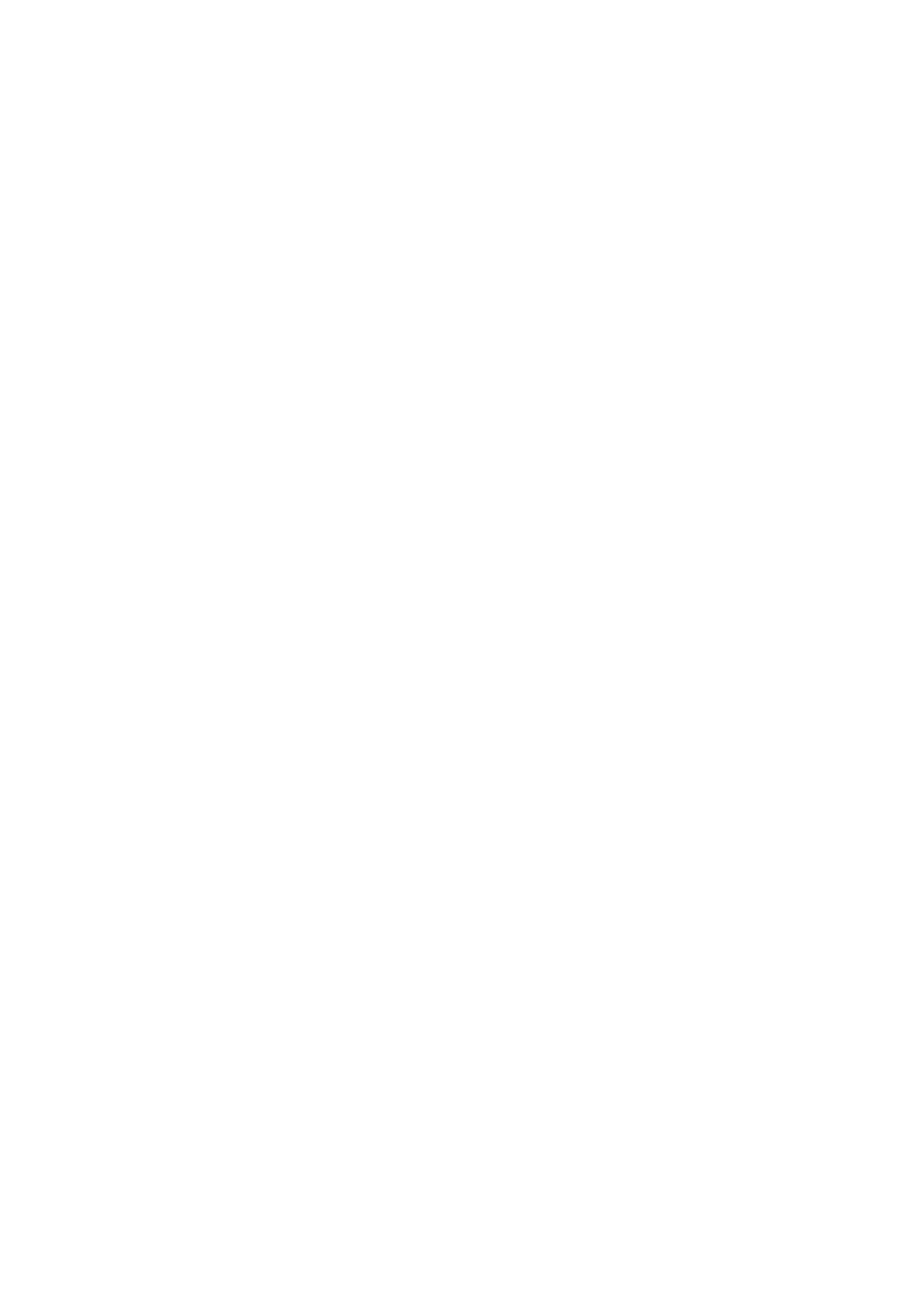# **SCHEDULE**

# [Article  $4(1)(a)$ ]

## **MILEAGE RATES (PENCE PER MILE)**

|               | Travelling within the Island          |                  | off-island Travel |
|---------------|---------------------------------------|------------------|-------------------|
|               | Within a 12 month period commencing 1 |                  |                   |
|               | April                                 |                  |                   |
|               | First 6,000 miles                     | Over 6,000 miles |                   |
| Motor Vehicle | 57.0                                  | 39.0             | 39.0              |
| Motor Cycle   | 30.0                                  | 20.0             | 20.0              |

For each eligible passenger, an additional allowance of 5 pence per mile may be claimed by the member sharing his or her own motor vehicle with the eligible passenger.